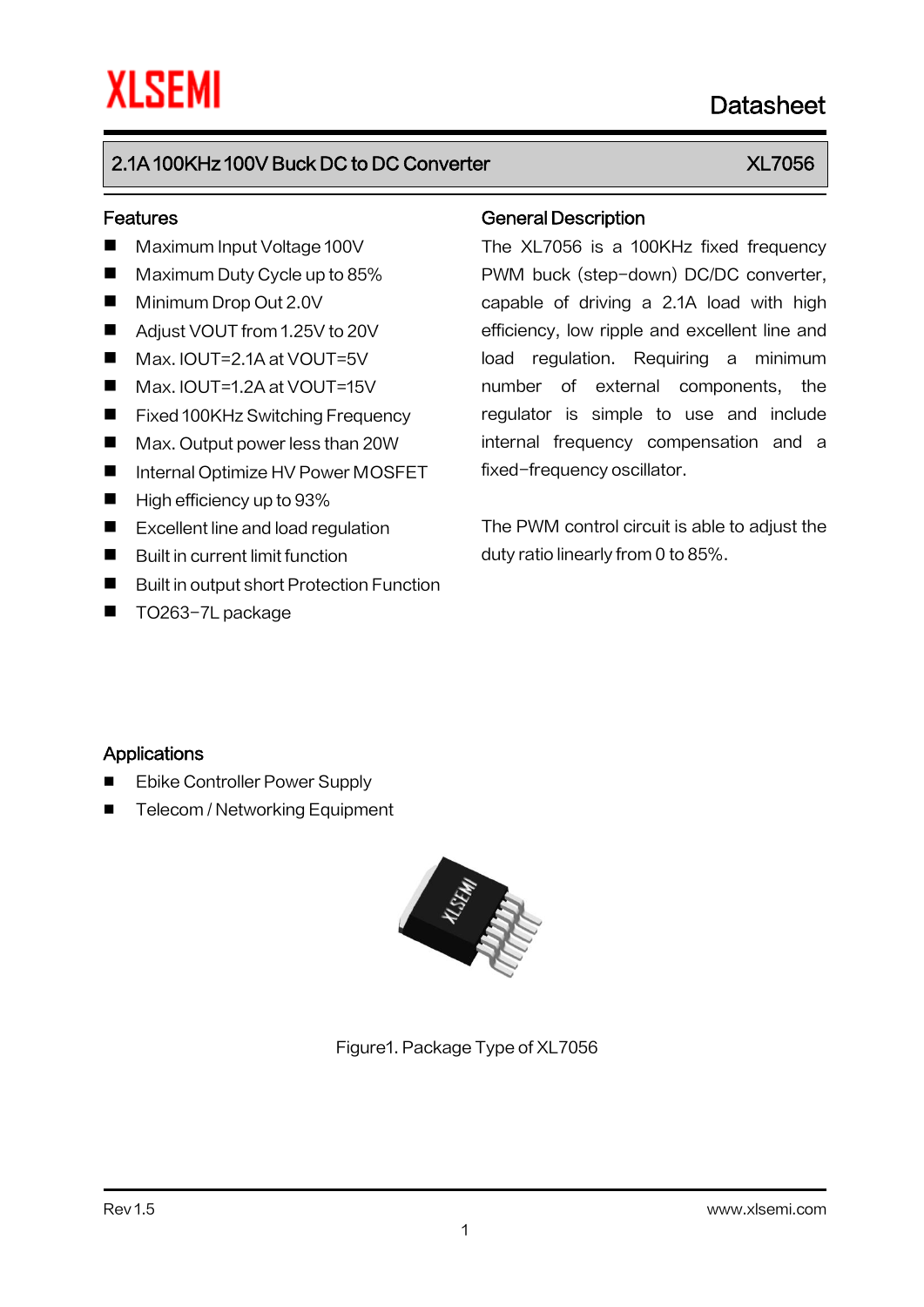# **XLSEMI** Datasheet

## 2.1A 100KHz 100V Buck DC to DC Converter XL7056

### Pin Configurations





**Table 1 Pin Description** 

| <b>Pin Number</b> | <b>Pin Name</b> | <b>Description</b>                                            |  |  |
|-------------------|-----------------|---------------------------------------------------------------|--|--|
| 1                 | <b>GND</b>      | Ground Pin. Care must be taken in layout. This pin should be  |  |  |
|                   |                 | placed outside of the Schottky Diode to output capacitor      |  |  |
|                   |                 | ground path to prevent switching current spikes from inducing |  |  |
|                   |                 | voltage noise into XL7056.                                    |  |  |
|                   | FB.             | Feedback Pin (FB). Through an external resistor divider       |  |  |
| 2                 |                 | network, Feedback senses the output voltage and regulates it. |  |  |
|                   |                 | The feedback threshold voltage is 1.25V.                      |  |  |
| 3                 | <b>CSN</b>      | Current Sense Negative Terminal Pin.                          |  |  |
| 4                 | <b>SW</b>       | Power Switch Output Pin (SW). Output is the switch node that  |  |  |
|                   |                 | supplies power to the output. The Metal is SW.                |  |  |
| 5                 | <b>CSP</b>      | <b>Current Sense Positive Terminal Pin.</b>                   |  |  |
| 6                 | VC              | Internal Voltage Regulator Bypass Capacitor Pin (VC). The VC  |  |  |
|                   |                 | pin connect a 1uf capacitor to VIN.                           |  |  |
| 7                 | <b>VIN</b>      | Supply Voltage Input Pin. Bypass Vin to GND with a suitably   |  |  |
|                   |                 | large capacitor to eliminate noise on the input.              |  |  |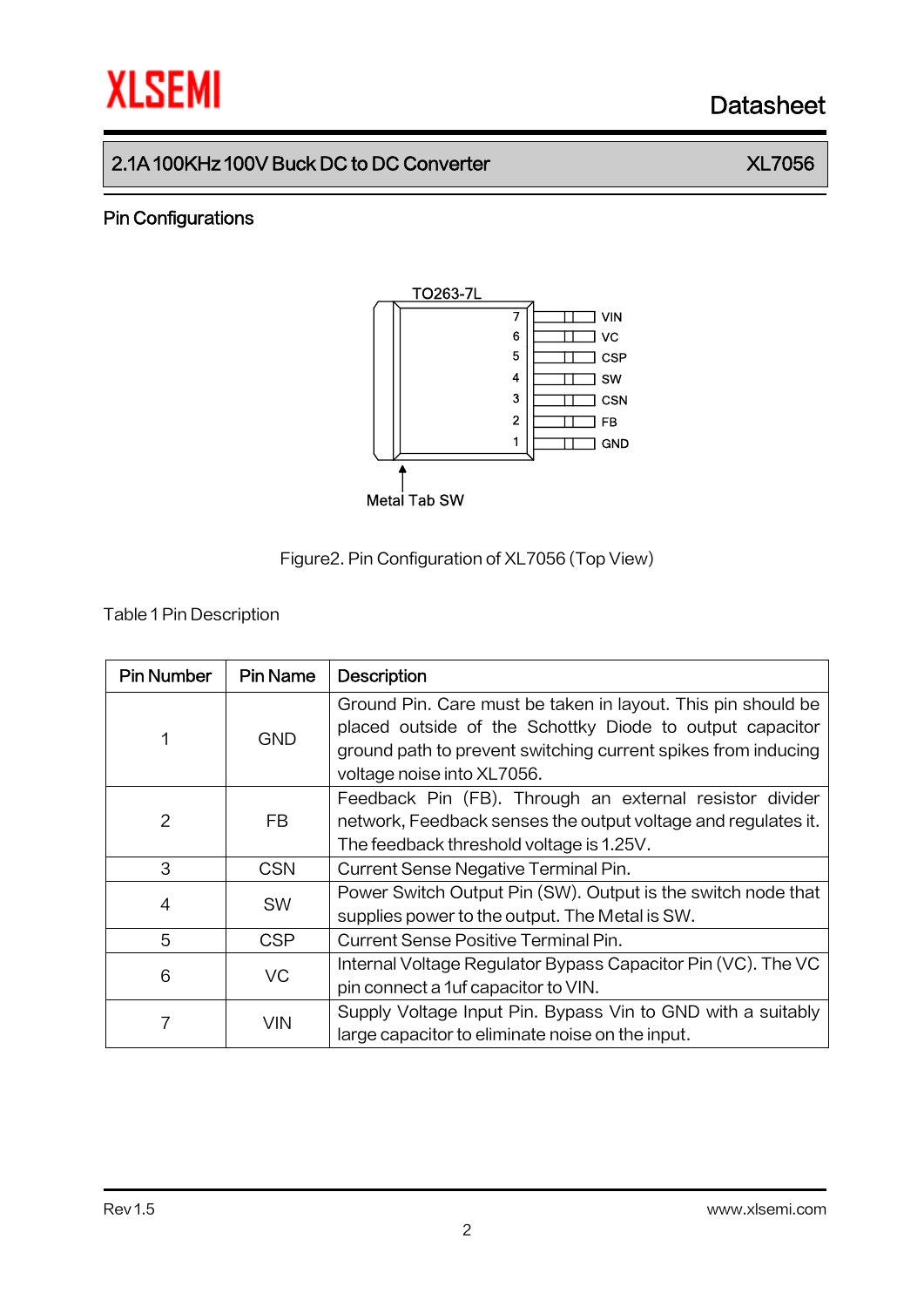# Datasheet

## 2.1A 100KHz 100V Buck DC to DC Converter XLT 2.1A 100KHz 100V Buck DC to DC Converter

### Function Block



Figure3. Function Block Diagram of XL7056

### Typical Application Circuit



R3 for limit maximum output current, R3 choose 0.035ohm in VOUT≤5V application; R3 choose 0.055ohm in VOUT>5V application.

Figure4. XL7056 Typical Application Circuit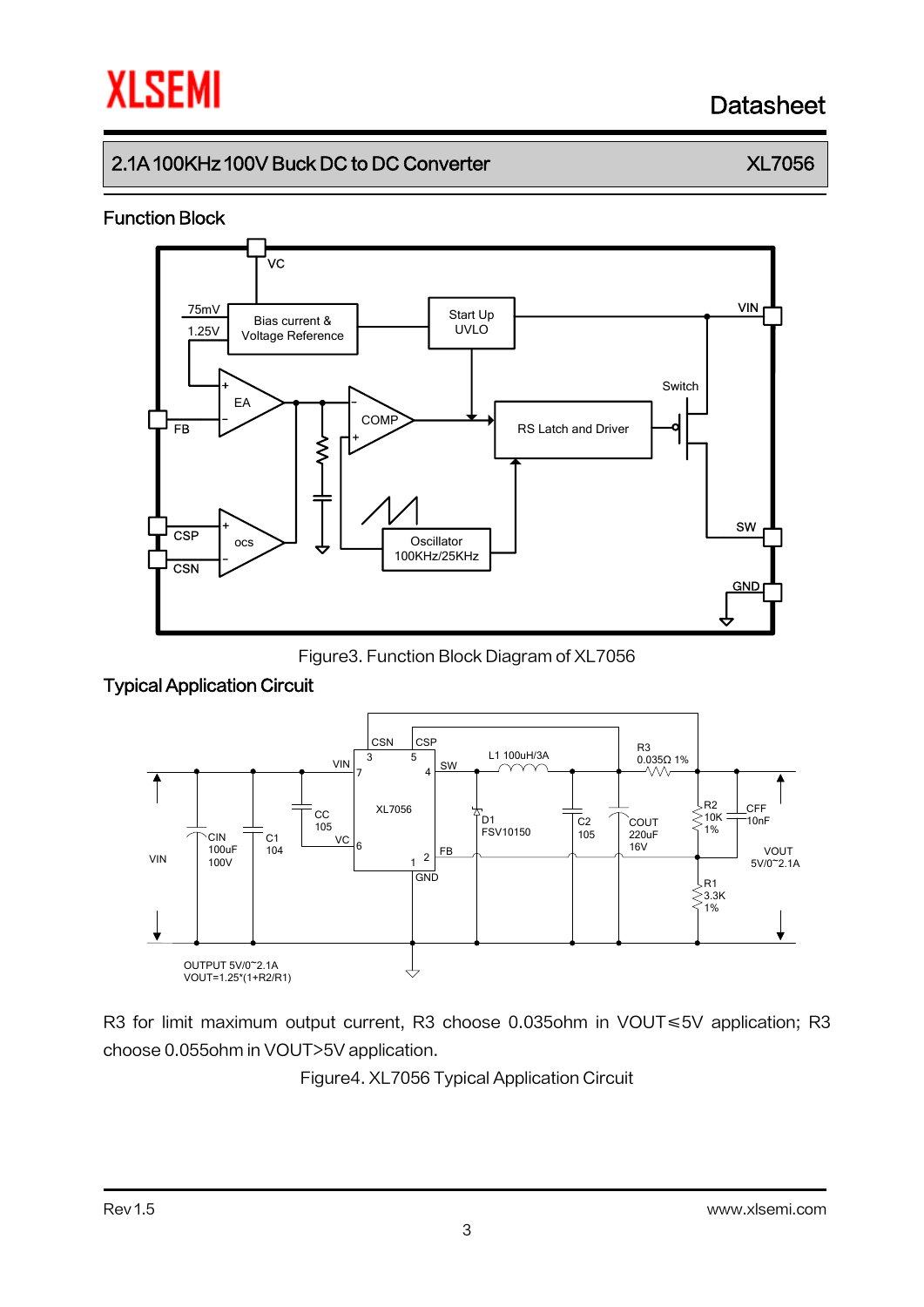### 2.1A 100KHz 100V Buck DC to DC Converter XLT 2.1A 100KHz 100V Buck DC to DC Converter

### Ordering Information

| Order Information | Marking ID      | Package Type | Packing Type Supplied As |
|-------------------|-----------------|--------------|--------------------------|
| XL7056E1          | <b>XL7056E1</b> | TO263-7L     | 800 Units on Tape & Reel |

XLSEMI Pb-free products, as designated with "E1" suffix in the par number, are RoHS compliant.

### Absolute Maximum Ratings (Note1)

| Parameter                                    | Symbol           | Value              | Unit        |
|----------------------------------------------|------------------|--------------------|-------------|
| VIN Pin Voltage                              | $V_{\text{IN}}$  | $-0.3$ to 100      | V           |
| FB Pin Voltage                               | $V_{FB}$         | $-0.3$ to 5        | V           |
| SW Pin Voltage                               | $V_{sw}$         | $-0.3$ to VIN      | V           |
| <b>Power Dissipation</b>                     | P <sub>D</sub>   | Internally limited | mW          |
| Thermal Resistance (TO263-7L)                | $R_{JA}$         | 30                 | °C/W        |
| (Junction to Ambient, No Heatsink, Free Air) |                  |                    |             |
| <b>Maximum Junction Temperature</b>          | $T_{J}$          | $-40$ to 150       | $^{\circ}C$ |
| <b>Operating Junction Temperature</b>        | $T_{J}$          | $-40$ to 125       | $^{\circ}C$ |
| Storage Temperature                          | $T_{\text{STG}}$ | $-65$ to 150       | $^{\circ}C$ |
| Lead Temperature (Soldering, 10 sec)         | TLEAD            | 260                | $^{\circ}C$ |
| ESD (HBM)                                    |                  | >2000              | V           |

Note1: Stresses greater than those listed under Maximum Ratings may cause permanent damage to the device. This is a stress rating only and functional operation of the device at these or any other conditions above those indicated in the operation is not implied. Exposure to absolute maximum rating conditions for extended periods may affect reliability.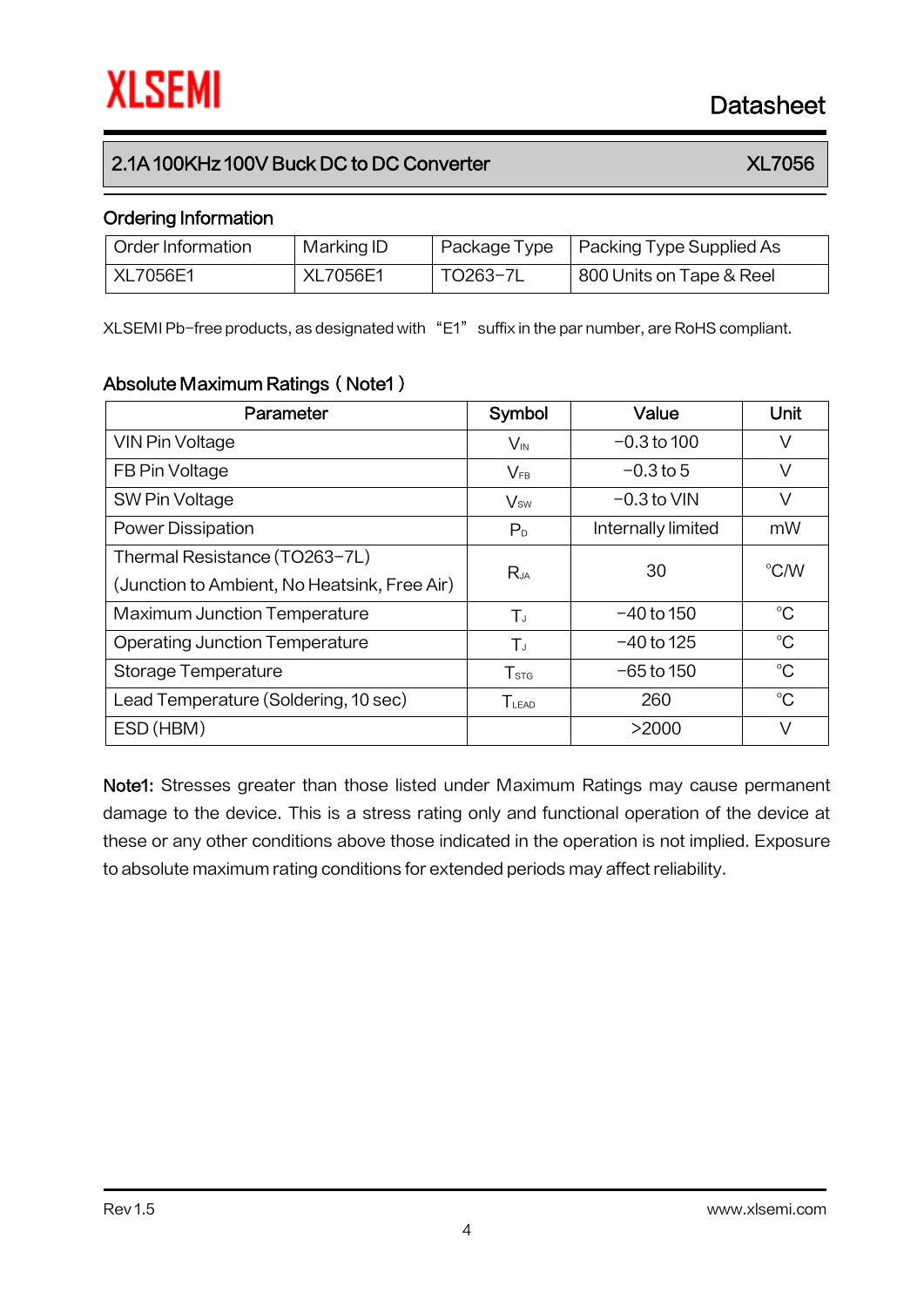## 2.1A 100KHz 100V Buck DC to DC Converter XLT AND TO ALL TO 2.1A 100KHz 100V Buck DC to DC Converter

## XL7056 Electrical Characteristics

 $T_a = 25^{\circ}$ C;unless otherwise specified.

| Symbol                                 | Parameter  | <b>Test Condition</b>                      | Min.  | Typ. | Max.  | <b>Unit</b> |  |  |
|----------------------------------------|------------|--------------------------------------------|-------|------|-------|-------------|--|--|
| System parameters test circuit figure4 |            |                                            |       |      |       |             |  |  |
| <b>VFB</b>                             | FB Voltage | Vin = 20V to 80V, Vout=15V<br>$Iload=0.5A$ | 1.225 | 1.25 | 1.275 | $\vee$      |  |  |
| η                                      | Efficiency | Vin=24V, Vout=15V<br>$Iout=1.2A$           |       | 95   |       | $\%$        |  |  |
| η                                      | Efficiency | Vin=36V, Vout=15V<br>$Iout=1.2A$           |       | 94   |       | $\%$        |  |  |
| η                                      | Efficiency | Vin=48V, Vout=15V<br>$Iout=1.2A$           |       | 93   |       | $\%$        |  |  |
| η                                      | Efficiency | Vin=60V, Vout=15V<br>$Iout=1.2A$           |       | 92   |       | $\%$        |  |  |
| η                                      | Efficiency | Vin=72V, Vout=15V<br>$Iout=1.2A$           |       | 91   |       | $\%$        |  |  |

### Electrical Characteristics (DC Parameters)

Vin = 48V, GND=0V, Vin & GND parallel connect a 47uf/100V capacitor; lout=0.2A,  $T_a = 25^{\circ}$ C; the others floating unless otherwise specified.

| <b>Parameters</b>           | Symbol                    | <b>Test Condition</b>               | Min. | Typ. | Max. | Unit       |
|-----------------------------|---------------------------|-------------------------------------|------|------|------|------------|
| Input operation voltage     | Vin                       |                                     |      |      | 80   | V          |
| <b>VIN UVLO</b>             | Vin uvlo                  |                                     |      | 6    |      | V          |
| Quiescent Supply Current    | $\mathsf{I}_{\mathsf{G}}$ | $V_{FB} = 2V$                       |      | 2.1  | 5    | mA         |
| <b>Oscillator Frequency</b> | Fosc                      |                                     | 75   | 100  | 135  | <b>KHz</b> |
| <b>Switch Current Limit</b> | ΙL                        | $V_{FB} = 0V$ ,<br>$R3=0.035\Omega$ |      | 2.3  |      | A          |
| <b>Output Power PMOS</b>    | Rdson                     | $V_{IN} = 48V$ ,<br>$Isw=1.0A$      |      |      | 260  | mohm       |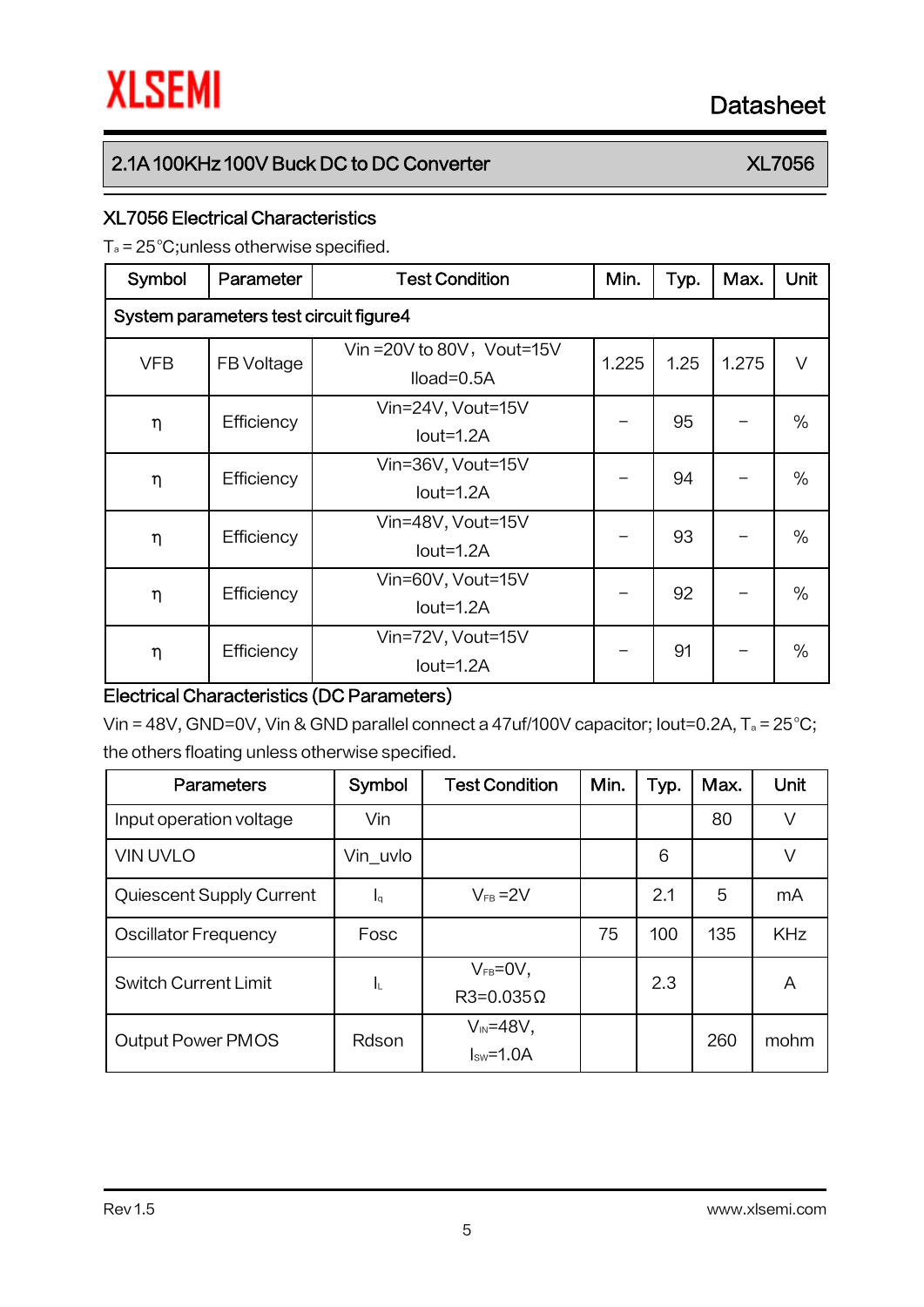# **XLSEMI** Datasheet

## 2.1A 100KHz 100V Buck DC to DC Converter XLT AND TO ALL TO 2.1A 100KHz 100V Buck DC to DC Converter

### Typical Performance Characteristics







Figure6. Feedback Voltage Curve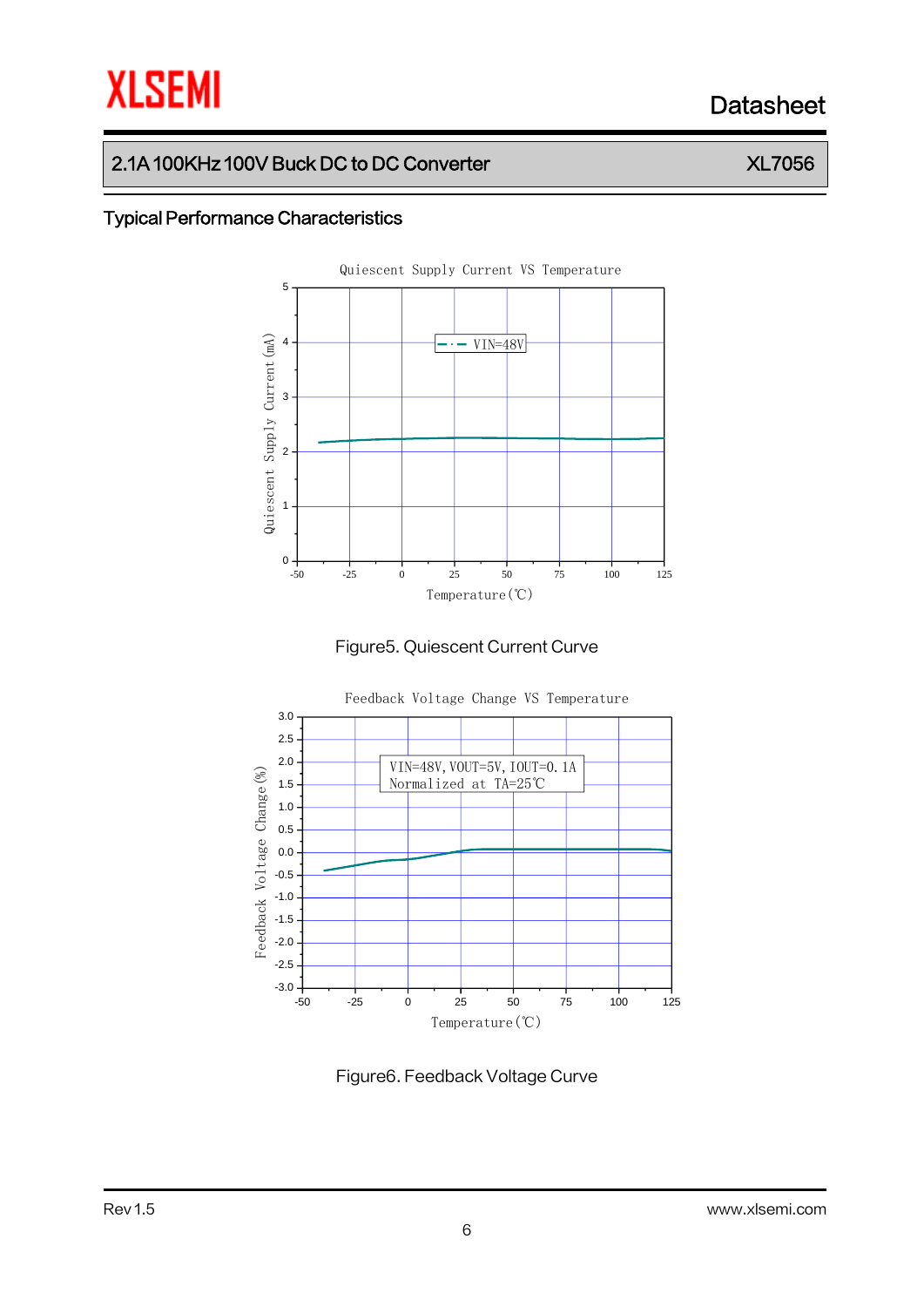# Datasheet

## 2.1A 100KHz 100V Buck DC to DC Converter XLT 2.1A 100KHz 100V Buck DC to DC Converter



Figure7. XL7056 System Application (VOUT=15V, IOUT=0~1.2A)



Figure8. XL7056 System Application (Efficiency VS Output Current)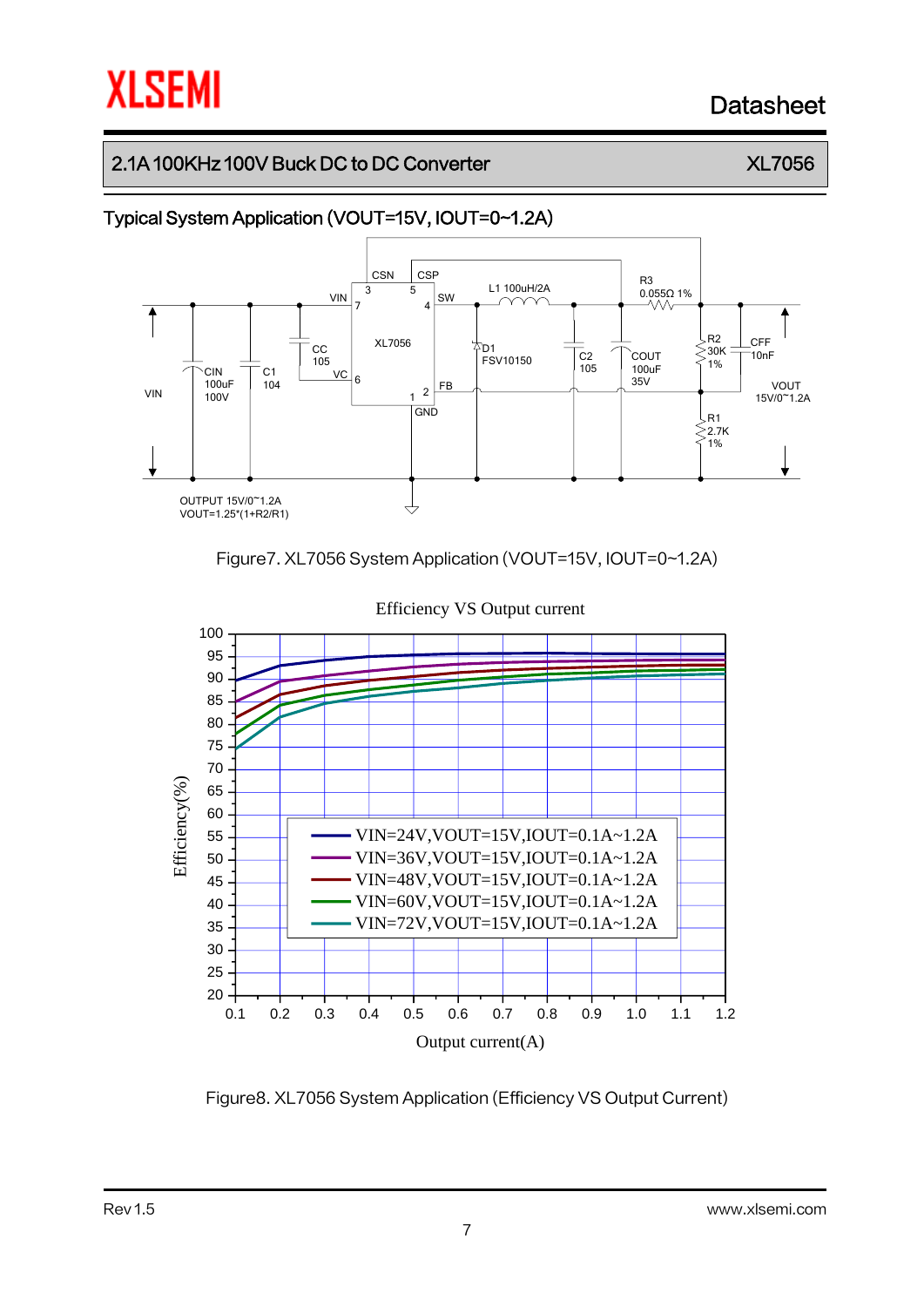# Datasheet

## 2.1A 100KHz 100V Buck DC to DC Converter XLT 2.1A 100KHz 100V Buck DC to DC Converter



Figure9. XL7056 System Application (VOUT=5V, IOUT=0~2.1A)



Figure10. XL7056 System Application (Efficiency VS Output Current)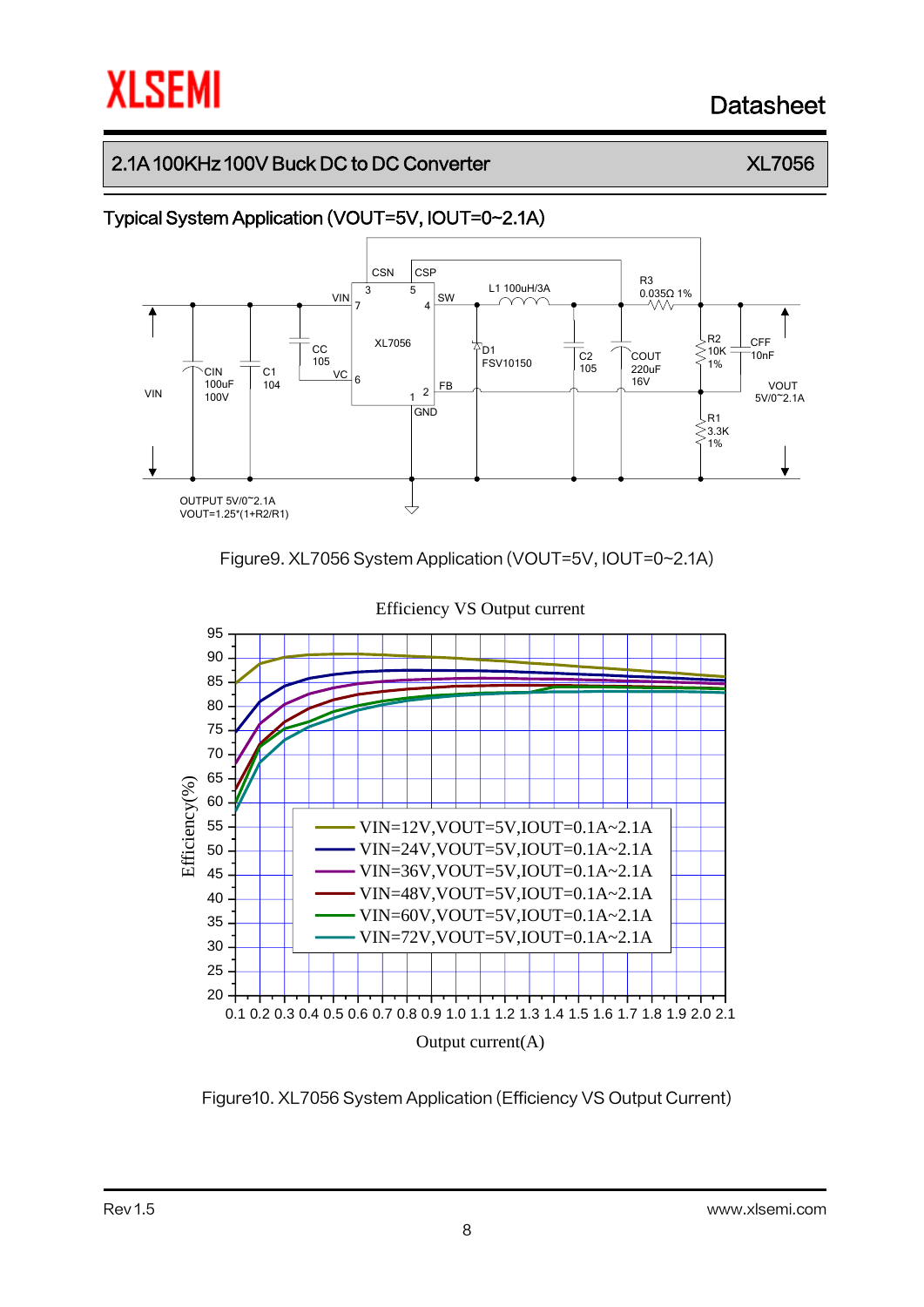# Datasheet

### 2.1A 100KHz 100V Buck DC to DC Converter XLT 2.1A 100KHz 100V Buck DC to DC Converter



Figure11. XL7056 System Application (VOUT=3.3V, IOUT=0~2.1A)



Figure12. XL7056 System Application (Efficiency VS Output Current)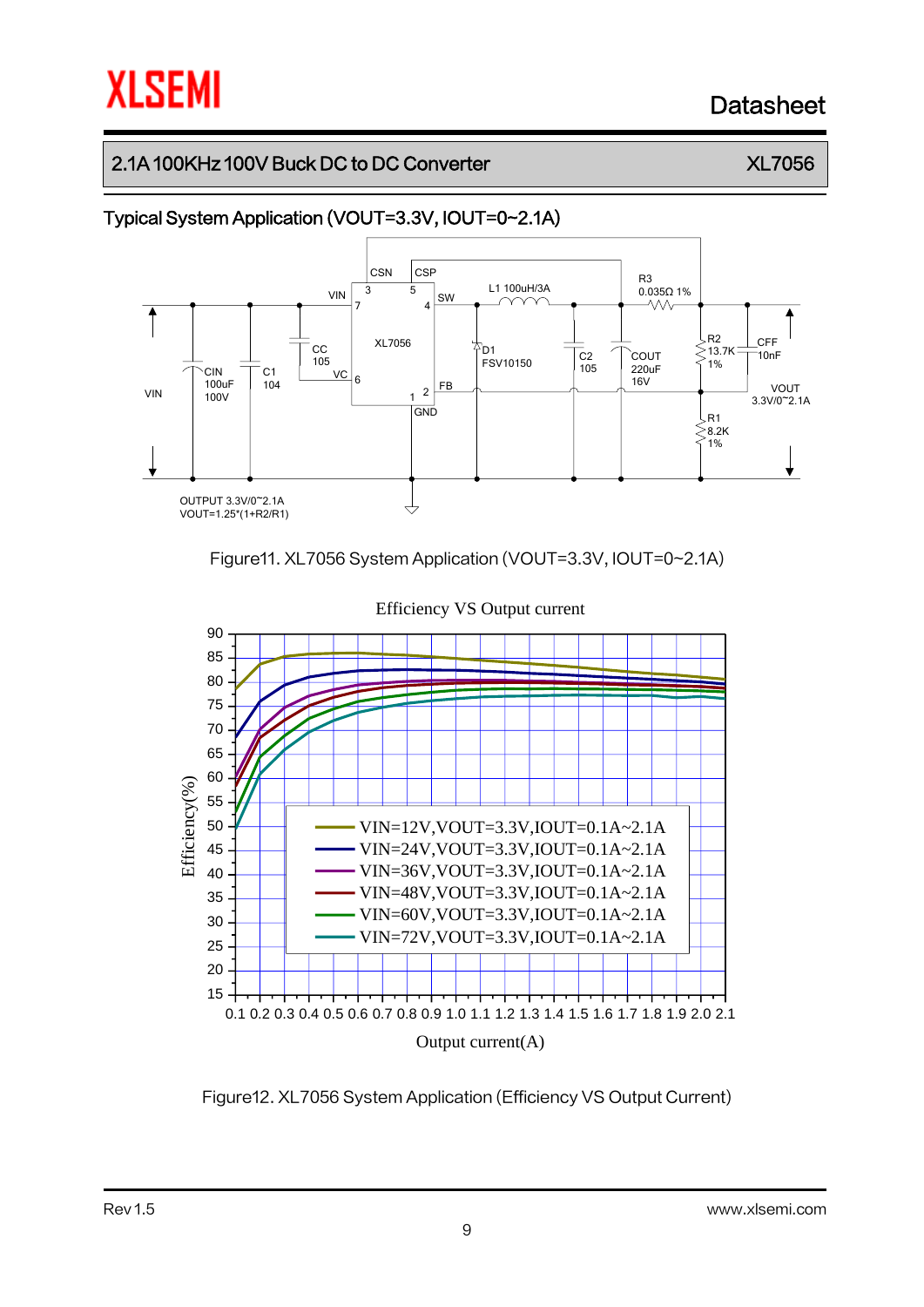# **XLSEMI** Datasheet

## 2.1A 100KHz 100V Buck DC to DC Converter XL7056

### Package Information

### TO263-7L Mechanical Dimensions

<sup>H</sup> <sup>D</sup>  $E$ B1 B e

E



A

| 字符        | Dimensions In | <b>Millimeters</b> | Dimensions In<br>Inches |       |  |
|-----------|---------------|--------------------|-------------------------|-------|--|
|           | Min           | Max                | Min                     | Max   |  |
| A         | 4.25          | 4.55               | 0.167                   | 0.179 |  |
| A1        | 1.20          | 1.40               | 0.047                   | 0.055 |  |
| B         | 0.50          | 0.70               | 0.020                   | 0.028 |  |
| <b>B1</b> | 0.58          | 0.84               | 0.023                   | 0.033 |  |
| С         | 0.40          | 0.60               | 0.016                   | 0.024 |  |
| D         | 9.05          | 9.45               | 0.356                   | 0.372 |  |
| E         | 9.80          | 10.20              | 0.386                   | 0.402 |  |
| e         | 1.27(BSC)     |                    | 0.050(BSC)              |       |  |
| Н         | 14.65         | 15.35              | 0.577                   | 0.604 |  |
| H1        | 0.80          | 1.20               | 0.031                   | 0.047 |  |

10